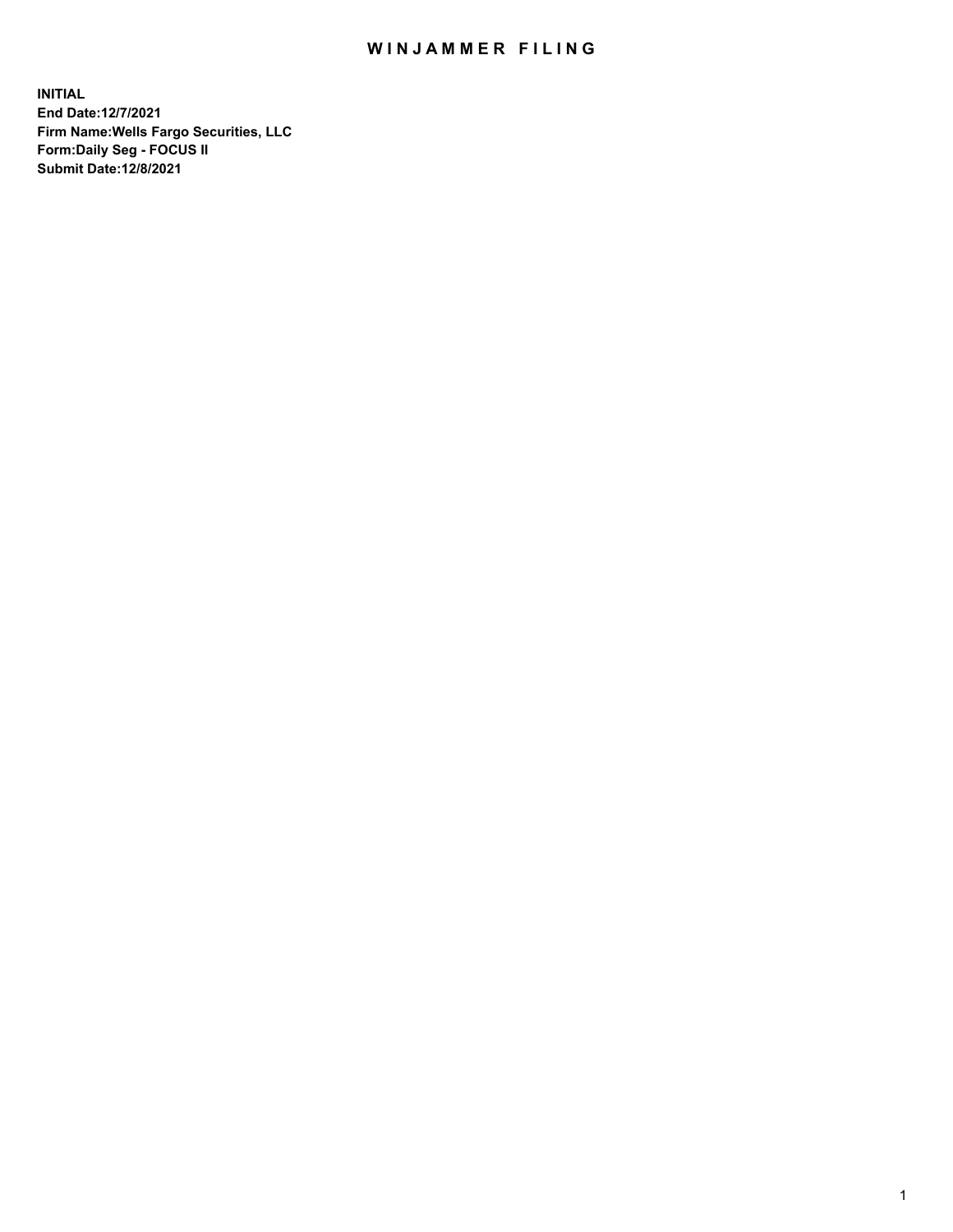**INITIAL End Date:12/7/2021 Firm Name:Wells Fargo Securities, LLC Form:Daily Seg - FOCUS II Submit Date:12/8/2021 Daily Segregation - Cover Page**

| Name of Company                                                                                                                                                                                                                                                                                                                | <b>Wells Fargo Securities LLC</b>                          |
|--------------------------------------------------------------------------------------------------------------------------------------------------------------------------------------------------------------------------------------------------------------------------------------------------------------------------------|------------------------------------------------------------|
| <b>Contact Name</b>                                                                                                                                                                                                                                                                                                            | <b>James Gnall</b>                                         |
| <b>Contact Phone Number</b>                                                                                                                                                                                                                                                                                                    | 917-699-6822                                               |
| <b>Contact Email Address</b>                                                                                                                                                                                                                                                                                                   | james.w.gnall@wellsfargo.com                               |
| FCM's Customer Segregated Funds Residual Interest Target (choose one):<br>a. Minimum dollar amount: ; or<br>b. Minimum percentage of customer segregated funds required:% ; or<br>c. Dollar amount range between: and; or<br>d. Percentage range of customer segregated funds required between:% and%.                         | 125,000,000<br><u>0</u><br>0 <sub>0</sub><br>00            |
| FCM's Customer Secured Amount Funds Residual Interest Target (choose one):<br>a. Minimum dollar amount: ; or<br>b. Minimum percentage of customer secured funds required:%; or<br>c. Dollar amount range between: and; or<br>d. Percentage range of customer secured funds required between:% and%.                            | 35,000,000<br><u>0</u><br>0 <sub>0</sub><br>0 <sub>0</sub> |
| FCM's Cleared Swaps Customer Collateral Residual Interest Target (choose one):<br>a. Minimum dollar amount: ; or<br>b. Minimum percentage of cleared swaps customer collateral required:% ; or<br>c. Dollar amount range between: and; or<br>d. Percentage range of cleared swaps customer collateral required between:% and%. | 360,000,000<br><u>0</u><br>00<br>00                        |

Attach supporting documents CH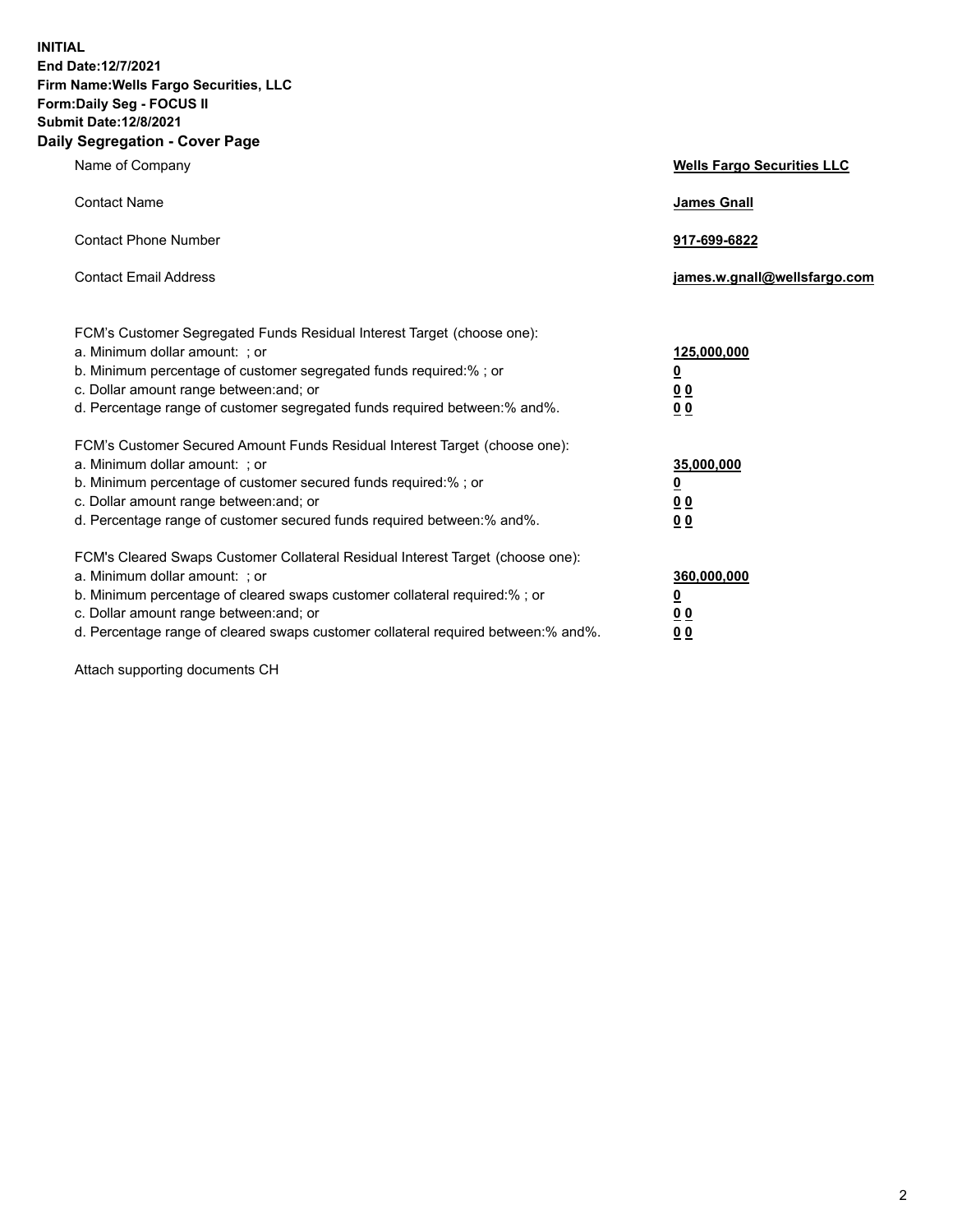**INITIAL End Date:12/7/2021 Firm Name:Wells Fargo Securities, LLC Form:Daily Seg - FOCUS II Submit Date:12/8/2021**

## **Daily Segregation - Secured Amounts**

|     | Foreign Futures and Foreign Options Secured Amounts                                         |                                 |
|-----|---------------------------------------------------------------------------------------------|---------------------------------|
|     | Amount required to be set aside pursuant to law, rule or regulation of a foreign            | $0$ [7305]                      |
|     | government or a rule of a self-regulatory organization authorized thereunder                |                                 |
| 1.  | Net ledger balance - Foreign Futures and Foreign Option Trading - All Customers             |                                 |
|     | A. Cash                                                                                     | 233,011,346 [7315]              |
|     | B. Securities (at market)                                                                   | 194,369,927 [7317]              |
| 2.  | Net unrealized profit (loss) in open futures contracts traded on a foreign board of trade   | 122,707,568 [7325]              |
| 3.  | Exchange traded options                                                                     |                                 |
|     | a. Market value of open option contracts purchased on a foreign board of trade              | 3,179 [7335]                    |
|     | b. Market value of open contracts granted (sold) on a foreign board of trade                | $0$ [7337]                      |
| 4.  | Net equity (deficit) (add lines 1. 2. and 3.)                                               | 550,092,020 [7345]              |
| 5.  | Account liquidating to a deficit and account with a debit balances - gross amount           | 3,172,578 [7351]                |
|     | Less: amount offset by customer owned securities                                            | -3,126,411 [7352] 46,167 [7354] |
| 6.  | Amount required to be set aside as the secured amount - Net Liquidating Equity              | 550,138,187 [7355]              |
|     | Method (add lines 4 and 5)                                                                  |                                 |
| 7.  | Greater of amount required to be set aside pursuant to foreign jurisdiction (above) or line | 550,138,187 [7360]              |
|     | 6.                                                                                          |                                 |
|     | FUNDS DEPOSITED IN SEPARATE REGULATION 30.7 ACCOUNTS                                        |                                 |
| 1.  | Cash in banks                                                                               |                                 |
|     | A. Banks located in the United States                                                       | 247,771,017 [7500]              |
|     | B. Other banks qualified under Regulation 30.7                                              | 16,447,256 [7520] 264,218,273   |
|     |                                                                                             | [7530]                          |
| 2.  | Securities                                                                                  |                                 |
|     | A. In safekeeping with banks located in the United States                                   | 172,522,616 [7540]              |
|     | B. In safekeeping with other banks qualified under Regulation 30.7                          | 0 [7560] 172,522,616 [7570]     |
| 3.  | Equities with registered futures commission merchants                                       |                                 |
|     | A. Cash                                                                                     | -1,880,310 [7580]               |
|     | <b>B.</b> Securities                                                                        | 86,876,385 [7590]               |
|     | C. Unrealized gain (loss) on open futures contracts                                         | 34,906,059 [7600]               |
|     | D. Value of long option contracts                                                           | 3,179 [7610]                    |
|     | E. Value of short option contracts                                                          | 0 [7615] 119,905,313 [7620]     |
| 4.  | Amounts held by clearing organizations of foreign boards of trade                           |                                 |
|     | A. Cash                                                                                     | $0$ [7640]                      |
|     | <b>B.</b> Securities                                                                        | $0$ [7650]                      |
|     | C. Amount due to (from) clearing organization - daily variation                             | $0$ [7660]                      |
|     | D. Value of long option contracts                                                           | $0$ [7670]                      |
|     | E. Value of short option contracts                                                          | 0 [7675] 0 [7680]               |
| 5.  | Amounts held by members of foreign boards of trade                                          |                                 |
|     | A. Cash                                                                                     | -14,796,177 [7700]              |
|     | <b>B.</b> Securities                                                                        | 170,063,755 [7710]              |
|     | C. Unrealized gain (loss) on open futures contracts                                         | 31,975,239 [7720]               |
|     | D. Value of long option contracts                                                           | $0$ [7730]                      |
|     | E. Value of short option contracts                                                          | 0 [7735] 187,242,817 [7740]     |
| 6.  | Amounts with other depositories designated by a foreign board of trade                      | 0 [7760]                        |
| 7.  | Segregated funds on hand                                                                    | $0$ [7765]                      |
| 8.  | Total funds in separate section 30.7 accounts                                               | 743,889,019 [7770]              |
| 9.  | Excess (deficiency) Set Aside for Secured Amount (subtract line 7 Secured Statement         | 193,750,832 [7380]              |
|     | Page 1 from Line 8)                                                                         |                                 |
| 10. | Management Target Amount for Excess funds in separate section 30.7 accounts                 | 35,000,000 [7780]               |

11. Excess (deficiency) funds in separate 30.7 accounts over (under) Management Target **158,750,832** [7785]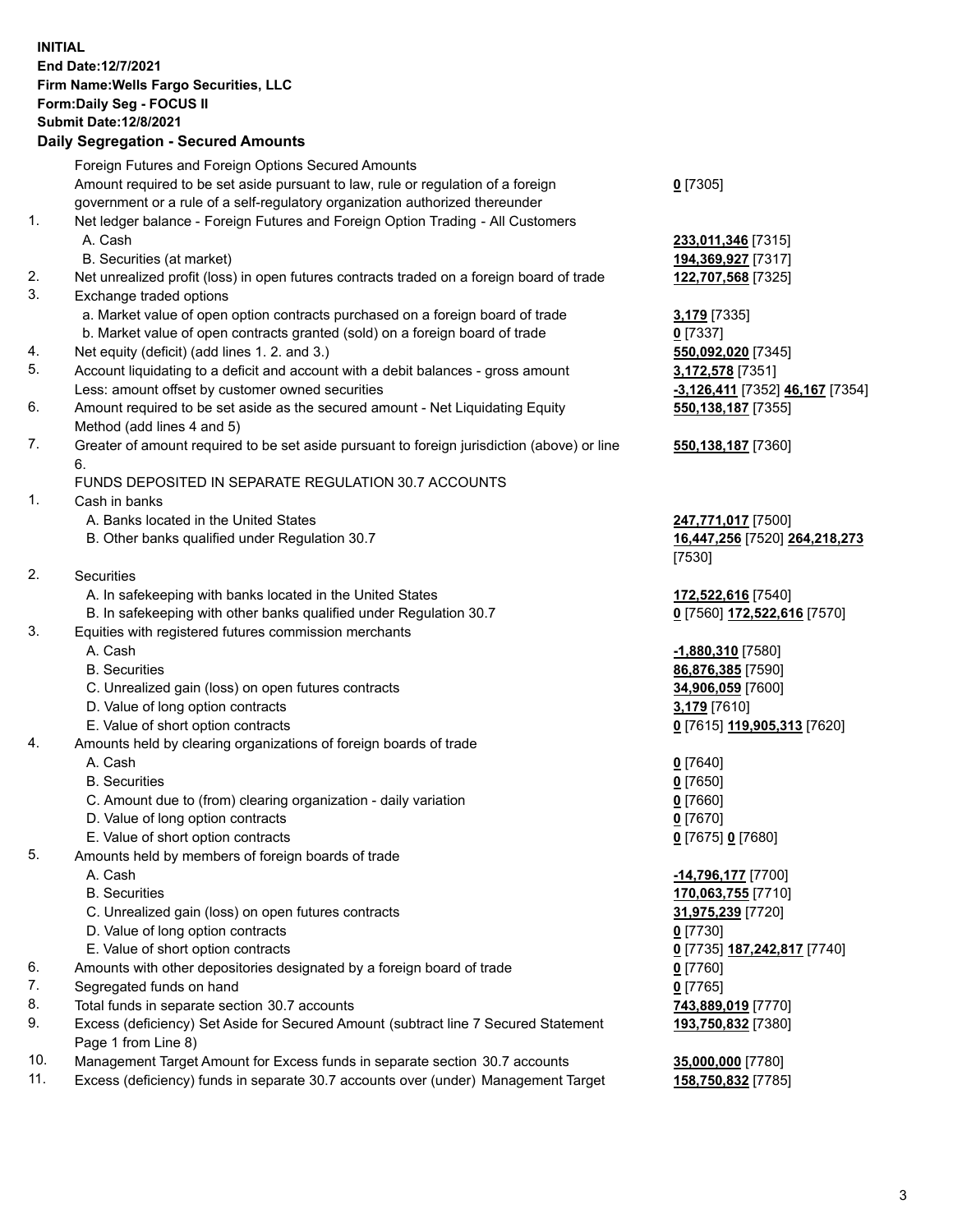**INITIAL End Date:12/7/2021 Firm Name:Wells Fargo Securities, LLC Form:Daily Seg - FOCUS II Submit Date:12/8/2021 Daily Segregation - Segregation Statement** SEGREGATION REQUIREMENTS(Section 4d(2) of the CEAct) 1. Net ledger balance A. Cash **2,565,266,584** [7010] B. Securities (at market) **2,009,899,262** [7020] 2. Net unrealized profit (loss) in open futures contracts traded on a contract market **728,722,375** [7030] 3. Exchange traded options A. Add market value of open option contracts purchased on a contract market **1,318,106,256** [7032] B. Deduct market value of open option contracts granted (sold) on a contract market **-1,399,556,513** [7033] 4. Net equity (deficit) (add lines 1, 2 and 3) **5,222,437,964** [7040] 5. Accounts liquidating to a deficit and accounts with debit balances - gross amount **238,149,538** [7045] Less: amount offset by customer securities **-238,072,579** [7047] **76,959** [7050] 6. Amount required to be segregated (add lines 4 and 5) **5,222,514,923** [7060] FUNDS IN SEGREGATED ACCOUNTS 7. Deposited in segregated funds bank accounts A. Cash **86,800,741** [7070] B. Securities representing investments of customers' funds (at market) **665,226,869** [7080] C. Securities held for particular customers or option customers in lieu of cash (at market) **123,629,786** [7090] 8. Margins on deposit with derivatives clearing organizations of contract markets A. Cash **2,886,104,842** [7100] B. Securities representing investments of customers' funds (at market) **199,215,756** [7110] C. Securities held for particular customers or option customers in lieu of cash (at market) **1,886,269,476** [7120] 9. Net settlement from (to) derivatives clearing organizations of contract markets **-56,302,223** [7130] 10. Exchange traded options A. Value of open long option contracts **1,318,106,256** [7132] B. Value of open short option contracts **-1,399,556,513** [7133] 11. Net equities with other FCMs A. Net liquidating equity **0** [7140] B. Securities representing investments of customers' funds (at market) **0** [7160] C. Securities held for particular customers or option customers in lieu of cash (at market) **0** [7170] 12. Segregated funds on hand **0** [7150] 13. Total amount in segregation (add lines 7 through 12) **5,709,494,990** [7180] 14. Excess (deficiency) funds in segregation (subtract line 6 from line 13) **486,980,067** [7190] 15. Management Target Amount for Excess funds in segregation **125,000,000** [7194]

16. Excess (deficiency) funds in segregation over (under) Management Target Amount Excess

**361,980,067** [7198]